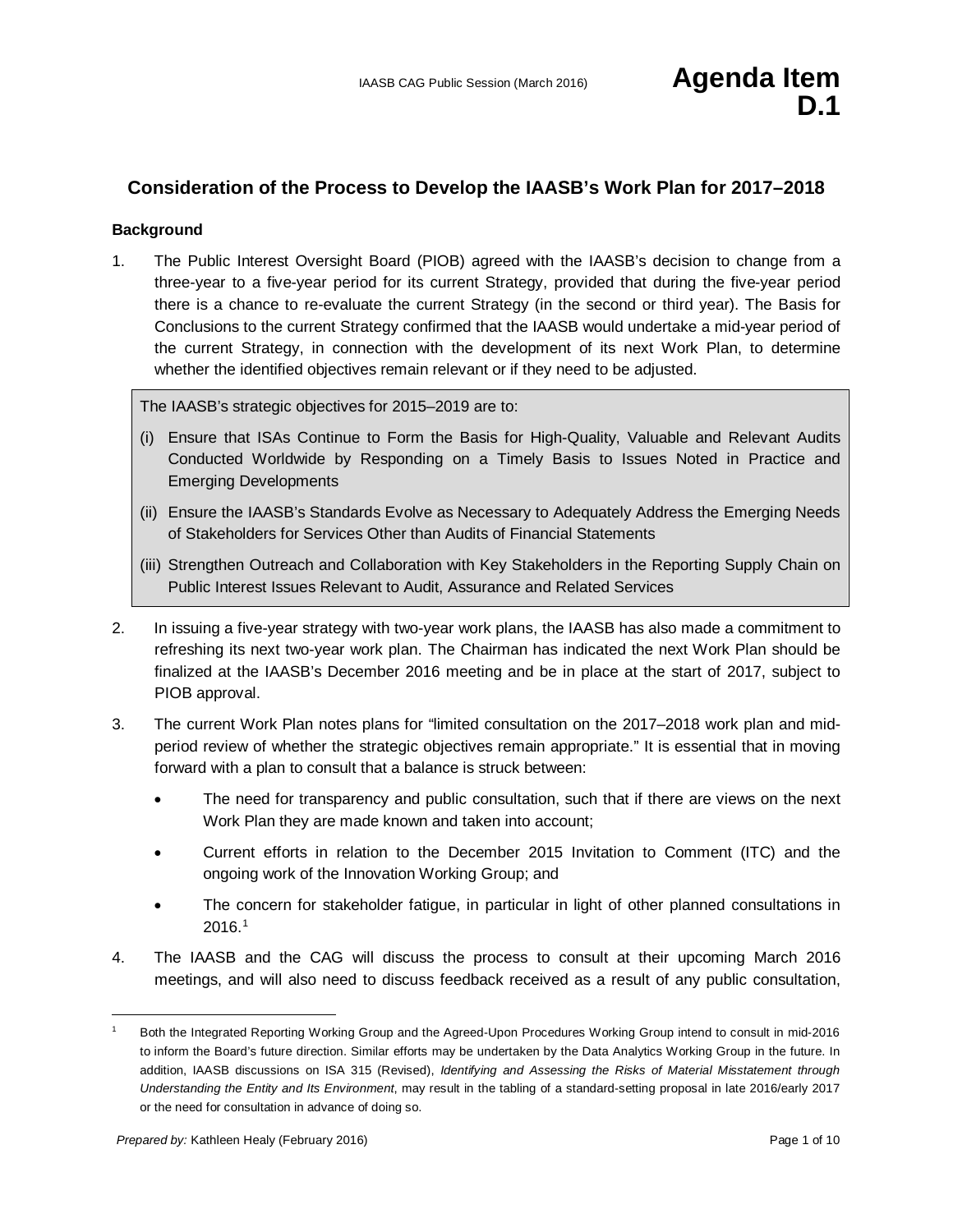prior to finalization of the next Work Plan. The purpose of this paper is to highlight how such process could be executed and the timing of other work that will affect the IAASB's decisions on its future priorities.

#### *Invitation to Comment and Overall Capacity*

5. The comment period for the ITC closes May 16, 2016. At the request of the CAG, a more general question (G2) was posed:

To assist with the development of future work plans, are there other issues and actions (not specific to the topics of professional skepticism, quality control, and group audits) that you believe should be taken into account. If yes, what are they and how should they be prioritized?

- 6. The intent was for this question to serve as input to the Steering Committee's and IAASB's development of its next Work Plan. As such, the Steering Committee is of the view that such feedback needs to be taken into account before the IAASB issues any consultation on its next Work Plan.
- 7. Appendix 2 to this paper includes an overview of the current projects and initiatives, including some contemplated that have not yet commenced, and the Steering Committee's initial views on the expected efforts in these initiatives in [2](#page-1-0)017–2018.<sup>2</sup> A similar schedule was included in the current Work Plan, which already noted that most new projects and initiatives commencing in the 2015– 2016 period will not be completed until the 2017–2018 period.
- 8. In September 2015, the Chairman noted to the PIOB that there was likely little room for additional efforts in 2017–2018. There are significant milestones set out in the ISA 540 project proposal, and feedback from stakeholders indicates pressure to move towards exposure drafts in relation to quality control and group audits as soon as possible after approving project proposals on these topics. **As such, the Steering Committee does not believe it is feasible to suggest that the IAASB is capable of taking on any new initiatives of substance in the period 2017–2018.**
- 9. The complex nature of these standard-setting projects and competing demands is likely to pose significant challenge to the Board in 2016 and beyond, in particular given its volunteer nature and limitations on members' time. The Board (in consultation with the CAG and PIOB) will need to carefully consider the prioritization of its various initiatives, including whether certain efforts may need to be delayed to make progress on the most important priorities in light of stakeholders' expectations (e.g., in relation to ISA 540).

### **Matters for CAG Consideration**

- 10. The topics and initiatives on the current Work Plan were included based on a strong steer from the IAASB's stakeholders, with the support of the CAG and PIOB. Absent a significant shift in the environment, the Steering Committee is of the view that:
	- The strategic objectives governing the current Work Plan continue to be appropriate and do not need to be revised, but the IAASB's stakeholders should be asked to confirm this.

<span id="page-1-0"></span> <sup>2</sup> The activities planned for 2016 and beyond in Appendix 1 may evolve further in light of the Board and CAG's views as to priorities and expected outcomes.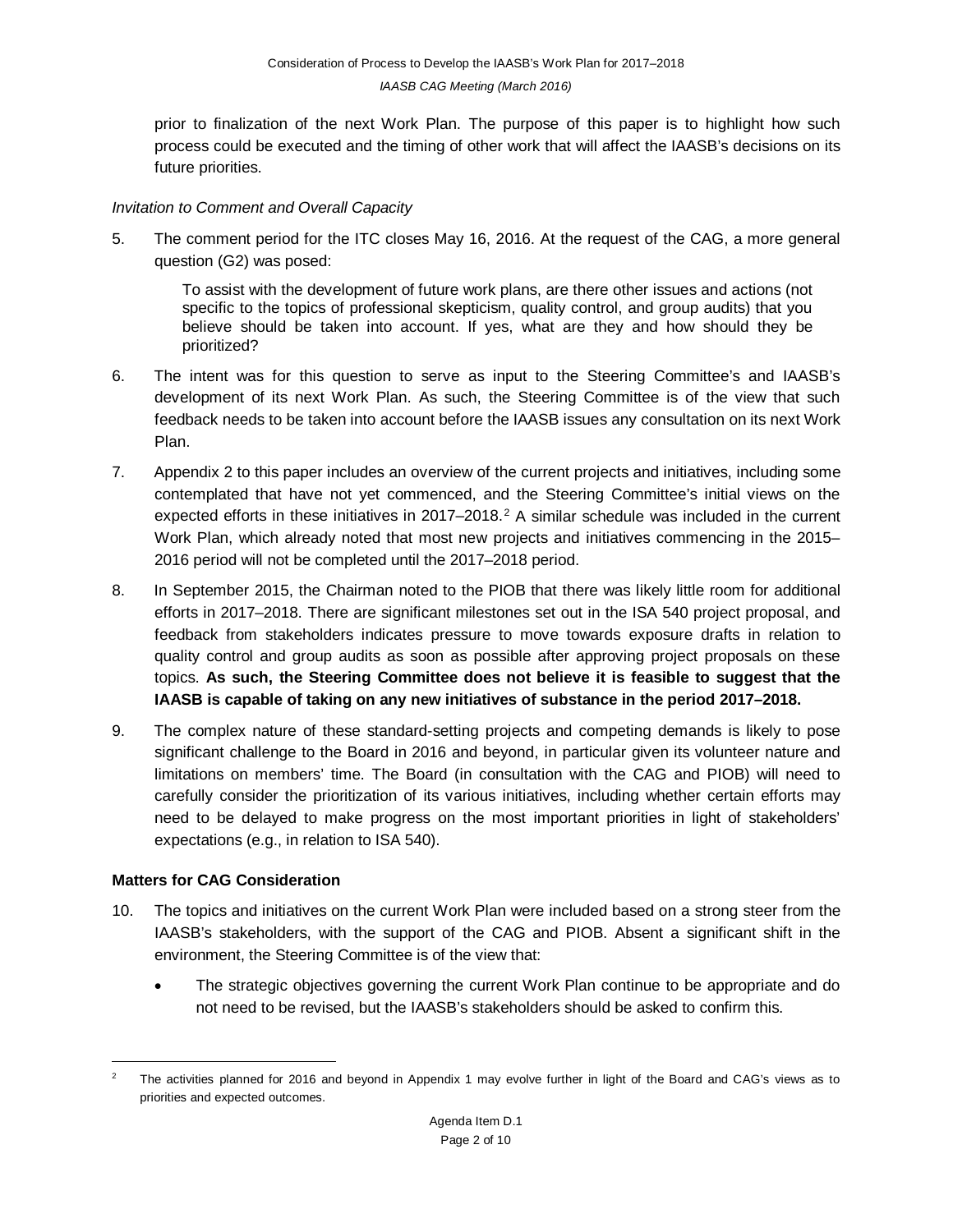- Topics already on the current Work Plan should continue, with the IAASB taking a view towards prioritization of individual initiatives once the feedback from the ITC is known and timelines for standard-setting efforts are developed.
- Input from the CAG and the PIOB about the strategic objectives and views on current priorities will be essential in informing the next Work Plan.

## *Process to Consult*

- 11. The Steering Committee is of the view that a minimal, yet transparent, consultation will be needed in accordance with due process – and that the IAASB should seek to ensure that this process is not viewed as duplicative or unduly burdensome by its stakeholders.
- 12. The limited consultation would aimed at setting out, in a factual manner:
	- Why the IAASB (and the CAG) believe the strategic objectives remain appropriate;
	- The status of initiatives on the IAASB's current work plan, including anticipated milestones in 2016, as well as 2017–2018 (to the extent known) in a manner similar to Appendix 2 of this paper;
	- The IAASB's and CAG's views as to the focus for 2017–2018, including how feedback from the ITC has been taken into account; and
	- The resulting limitations on capacity for any efforts on new topics.

This consultation will ask targeted questions to enable the IAASB to easily assess whether there is support for continuing the current Work Plan and various topics therein, or whether environmental or other factors suggest a change in course may be necessary. A potential outline of such a consultation is set out in Appendix 1 of this paper.

- 13. In addition, the Steering Committee recommends that:
	- An explicit statement be made that the Board assumes its assessment is reasonable unless stakeholders give specific reasons otherwise as to why the IAASB should change its focus, or why work on specific topics should no longer be prioritized.
	- The consultation be open for no longer than 90 days (with the Steering Committee's preference for the comment period to close no later than September 30, 2016).
	- The consultation be set out using survey software to maximize the potential for input and facilitate collation of responses, while at the same time minimizing efforts needed by those stakeholders who have already voiced their views about the current Work Plan and matters described in the ITC.
- 14. The question, however, relates to what is the best time to do so in light of the ITC and other consultations. In light of the various milestones needed to achieve finalization at the December 2016 meeting and expected efforts in relation to the ITC, the Steering Committee is of the view that the following timetable is appropriate:

| March 2016 | The Board and CAG asked to provide feedback on the strategic objectives, |  |
|------------|--------------------------------------------------------------------------|--|
|            | and plans to consult, as well as any feedback on priorities              |  |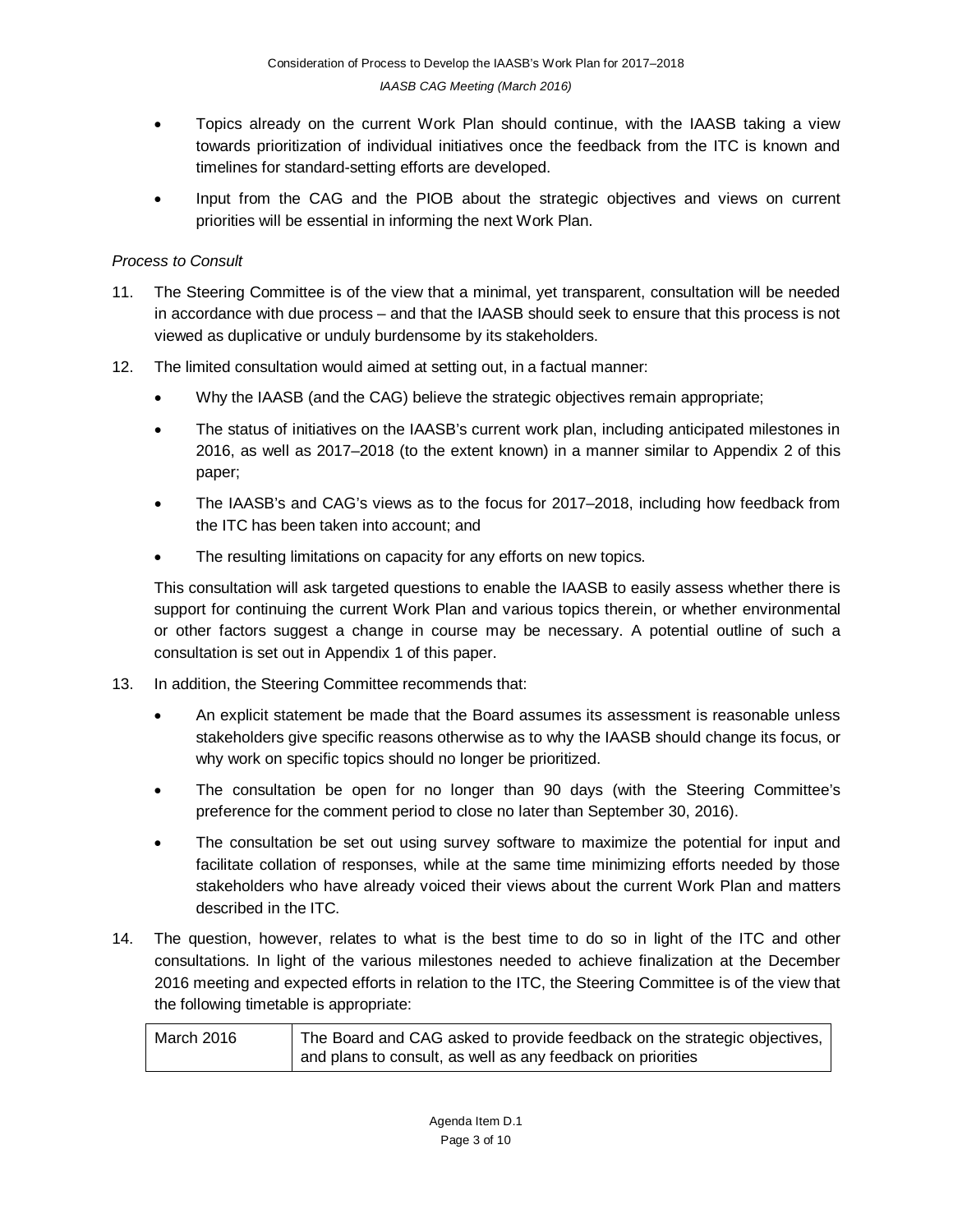*IAASB CAG Meeting (March 2016)*

| <b>June 2016</b>         | Staff to report feedback to question G2 of the ITC (noted in paragraph 5<br>$\bullet$<br>of this paper) to the IAASB for its consideration at its June 2016<br>meeting                                                                                                                                                                   |  |  |  |
|--------------------------|------------------------------------------------------------------------------------------------------------------------------------------------------------------------------------------------------------------------------------------------------------------------------------------------------------------------------------------|--|--|--|
|                          | Discussion at the PIOB meeting (June 30)<br>$\bullet$                                                                                                                                                                                                                                                                                    |  |  |  |
| <b>July 2016</b>         | A brief public consultation summarizing the Board and CAG discussions<br>$\bullet$<br>to date, and an updated Appendix 2, be issued in early July 2016<br>Professional<br>Skepticism, Group Audits, Quality Control<br>and<br>$\bullet$<br>Enhancements Groups meet to consider responses to the ITC and<br>develop IAASB and CAG papers |  |  |  |
| August 2016              | Steering Committee meeting to consider:                                                                                                                                                                                                                                                                                                  |  |  |  |
|                          | Feedback from the Board's June 2016 discussions (including progress<br>$\bullet$<br>made on other initiatives)                                                                                                                                                                                                                           |  |  |  |
|                          | Feedback from the Enhancements Group and other Working Groups'<br>$\bullet$<br>July 2016 meetings                                                                                                                                                                                                                                        |  |  |  |
|                          | Priorities for discussion with CAG and IAASB<br>$\bullet$                                                                                                                                                                                                                                                                                |  |  |  |
| September 2016           | IAASB and CAG asked to consider:                                                                                                                                                                                                                                                                                                         |  |  |  |
|                          | Summary of responses to the ITC prepared by the individual Working<br>$\bullet$<br>Groups                                                                                                                                                                                                                                                |  |  |  |
|                          | Steering Committee's views on priorities in next Work Plan<br>$\bullet$                                                                                                                                                                                                                                                                  |  |  |  |
| October<br>November 2016 | Working Groups develop project proposals / way forward for Steering<br>$\bullet$<br>Committee Consideration in relation to topics included in the ITC                                                                                                                                                                                    |  |  |  |
|                          | Steering Committee considers feedback from public consultation on<br>$\bullet$<br>Work Plan and discussions in various outreach activities                                                                                                                                                                                               |  |  |  |
| December 2016            | CAG teleconference held to discuss feedback from public consultation<br>$\bullet$<br>on Work Plan, draft of the next Work Plan, and standard-setting project<br>proposals                                                                                                                                                                |  |  |  |
|                          | IAASB asked to approve next Work Plan setting out priorities and<br>$\bullet$<br>milestones, as well as project proposals on quality control and group<br>audits, and decide on the way forward on professional scepticism                                                                                                               |  |  |  |
| 2017                     | As needed, Steering Committee, IAASB and CAG to consider how<br>$\bullet$<br>projects should be prioritized as efforts continue and feedback from<br>other consultations is known                                                                                                                                                        |  |  |  |

- 15. The plans for the Board and the CAG to consider project proposals in relation to quality control and group audits at their respective September 2016 meetings is quite aggressive. In light of the various considerations needed to gauge priorities, the above timetable is based on Staff's view, in consultation with the Steering Committee that it would be more effective to first discuss the feedback and the issues to be addressed with the IAASB and the CAG at their respective September 2016 meetings, and then develop the project proposals taking into account this input.
- 16. Aligning all the decisions to the December 2016 meeting will, in the Steering Committee's view, enable the IAASB to more clearly communicate its priorities and anticipated milestones for 2017– 2018 in its next Work Plan.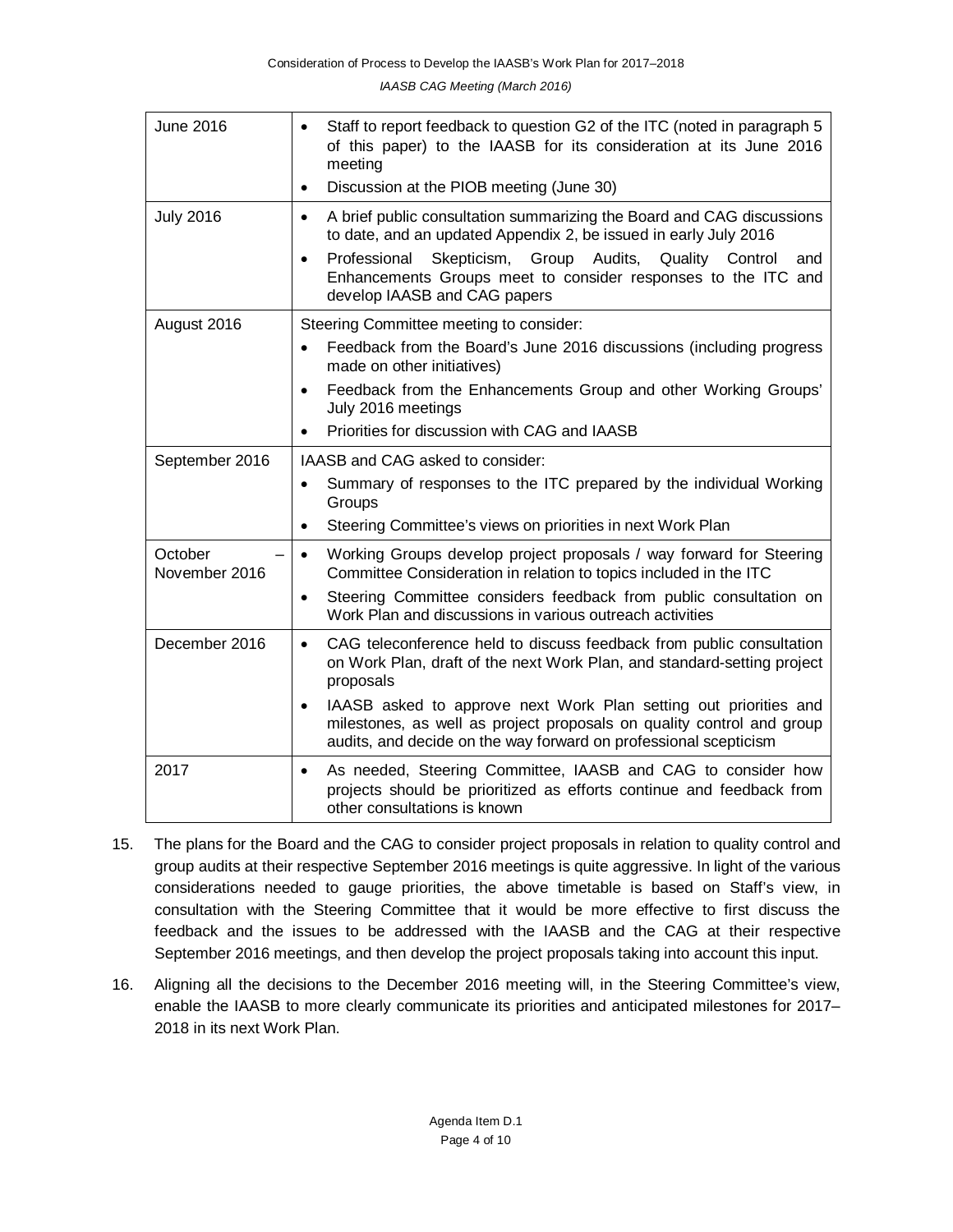#### **Matters for CAG Consideration**

The Representatives and Observers are asked for their views on the matters outlined in this paper, in particular whether:

- (a) The strategic objectives remain appropriate. If not, why not?
- (b) Representatives and Observers agree with the Steering Comitttee's proposal for a limited consultation, the approach outlined in Appendix 1, and the timetable for doing so.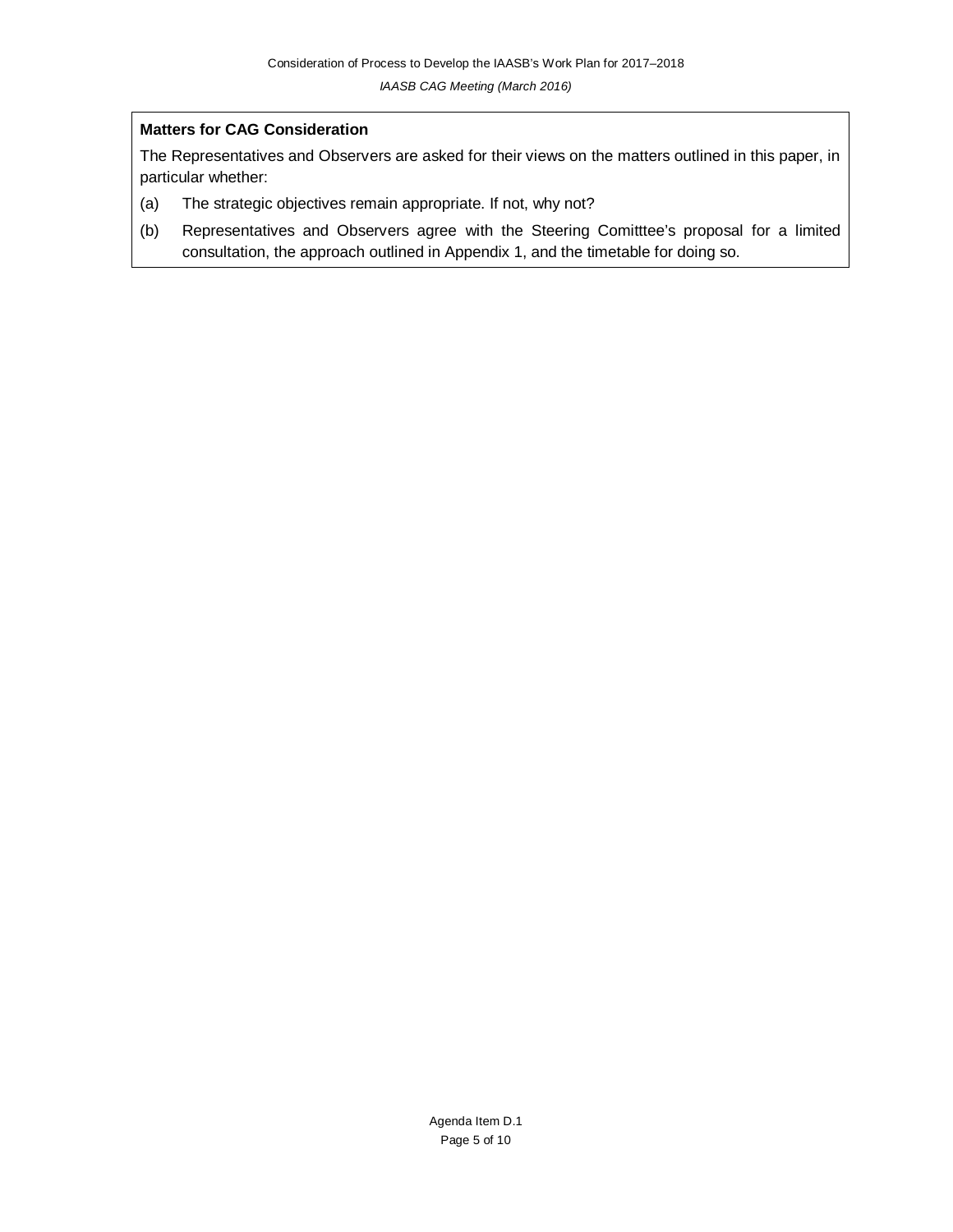## **Appendix 1**

## **Outline of Proposed Consultation**

- I. Overview of IAASB's Process, Including Views on Strategic Objectives
	- Explain basis for current strategy and the ongoing outreach efforts the IAASB undertakes, including discussions with the CAG and PIOB, to be aware of changes and influences in the external environment
	- Set out [IAASB's and CAG's] view that no significant external factors / changes exist that would render these strategic objectives irrelevant
	- Question: Whether the three strategic objectives are still appropriate and, if not, why not?
- II. Overview of Current Work Plan
	- Include Appendix 2 of this paper, including key milestones as set out in various standardsetting proposals (ISA 540, group audits, quality control) and way forward on professional skepticism
	- Set out [IAASB and CAG's] views that a focus on the current initiatives in the current work plan remains appropriate, and highlight the limitations from a capacity perspective
	- High-level summary of any feedback from the Question G2 of the ITC that the IAASB believes may warrant a shift in priorities, addition of new projects, or expansion of scope of current projects and, if so, how this has been taken into account in Appendix 2
	- Question: Whether the IAASB's priorities as stated are appropriate and, if not, why not? For example, are there environmental factors that indicate work on other topics should be prioritized ahead of current topics on the Work Plan and, if so, why?This could also consider asking stakeholders to name what they believe the IAASB's foremost priority should be.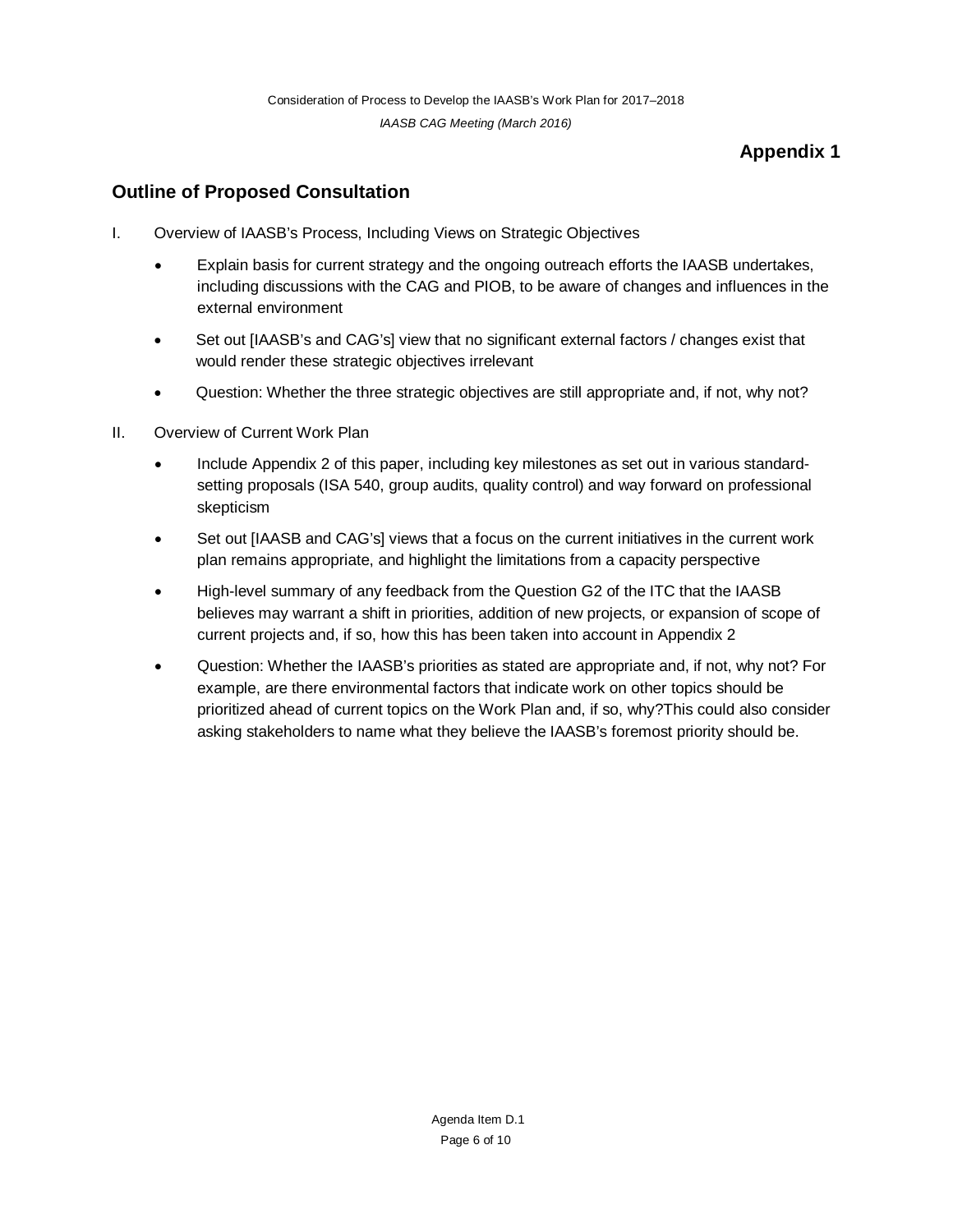Consideration of Process to Develop the IAASB's Work Plan for 2017–2018

<span id="page-6-1"></span><span id="page-6-0"></span>*IAASB CAG Meeting (March 2016)*

## **Appendix 2**

# **Overview of IAASB Projects and Initiatives and Activities Planned for 2016–2018**

(Subject to Periodic Update and Change by the IAASB)

| <b>Project/Initiative</b>                                                                                                                         | <b>Initial IAASB</b><br><b>Discussion</b> | Activities Planned for 2016 <sup>3</sup>                                                                                                                                  | Activities Planned for 2017-2018                                                                                                                                                                                    |  |  |  |
|---------------------------------------------------------------------------------------------------------------------------------------------------|-------------------------------------------|---------------------------------------------------------------------------------------------------------------------------------------------------------------------------|---------------------------------------------------------------------------------------------------------------------------------------------------------------------------------------------------------------------|--|--|--|
| <b>Standard-Setting</b>                                                                                                                           |                                           |                                                                                                                                                                           |                                                                                                                                                                                                                     |  |  |  |
| Revision of ISA 540 -<br>Accounting Estimates - and<br><b>Special Audit Considerations</b><br><b>Relevant to Financial</b><br><b>Institutions</b> | In process                                | Exposure draft of ISA 540 (Revised) to be<br>issued                                                                                                                       | ISA 540 (Revised) to be finalized<br>$\bullet$<br>Other guidance to be developed as<br>necessary to address special audit<br>considerations relevant to financial<br>institutions <sup>4</sup>                      |  |  |  |
| Group Audits - ISA 600                                                                                                                            | In process                                | Consideration of feedback to December<br>$\bullet$<br>2015 Invitation to Comment<br>Project proposal<br>$\bullet$<br>Commencement of work to revise ISA 600               | Exposure draft of ISA 600 (Revised) to be<br>issued; timeline for finalization to be set out<br>in the project proposal<br>Development of other guidance as<br>$\bullet$<br>considered necessary                    |  |  |  |
| <b>Quality Control</b>                                                                                                                            | In process                                | Consideration of feedback to December<br>2015 Invitation to Comment<br>Project proposal<br>$\bullet$<br>Commencement of work to revise ISQC 1<br>$\bullet$<br>and ISA 220 | Exposure drafts of ISQC 1 (Revised) and<br>ISA 220 (Revised) issued; timeline for<br>finalization to be set out in the project<br>proposal<br>Development of other guidance as<br>$\bullet$<br>considered necessary |  |  |  |
| <b>Information-Gathering Activities to Inform Future Work</b>                                                                                     |                                           |                                                                                                                                                                           |                                                                                                                                                                                                                     |  |  |  |
| <b>Professional Skepticism</b>                                                                                                                    | In process                                | Consideration of feedback to December<br>$\bullet$<br>2015 Invitation to Comment<br>Decision on way forward in relation to<br>$\bullet$                                   | Commencement of work in accordance with<br>decision on way forward                                                                                                                                                  |  |  |  |

<sup>&</sup>lt;sup>3</sup> Text in this column is as presented in the final *Work Plan for 2015–2016*, with updates as necessary to reflect 2015 milestones. Projects that were completed in 2015 do not appear, unless there are ongoing monitoring or implementation support efforts associated with them.

<sup>&</sup>lt;sup>4</sup> Such non-authoritative guidance may, for example, address specific audit considerations related to financial institutions, the relationship between the financial institution's regulatory supervisor and the external auditor, or specific guidance in relation to accounting estimates in accordance with IFRS 9 or the IASB's proposed standard on insurance contracts (or similar standards under other financial reporting frameworks).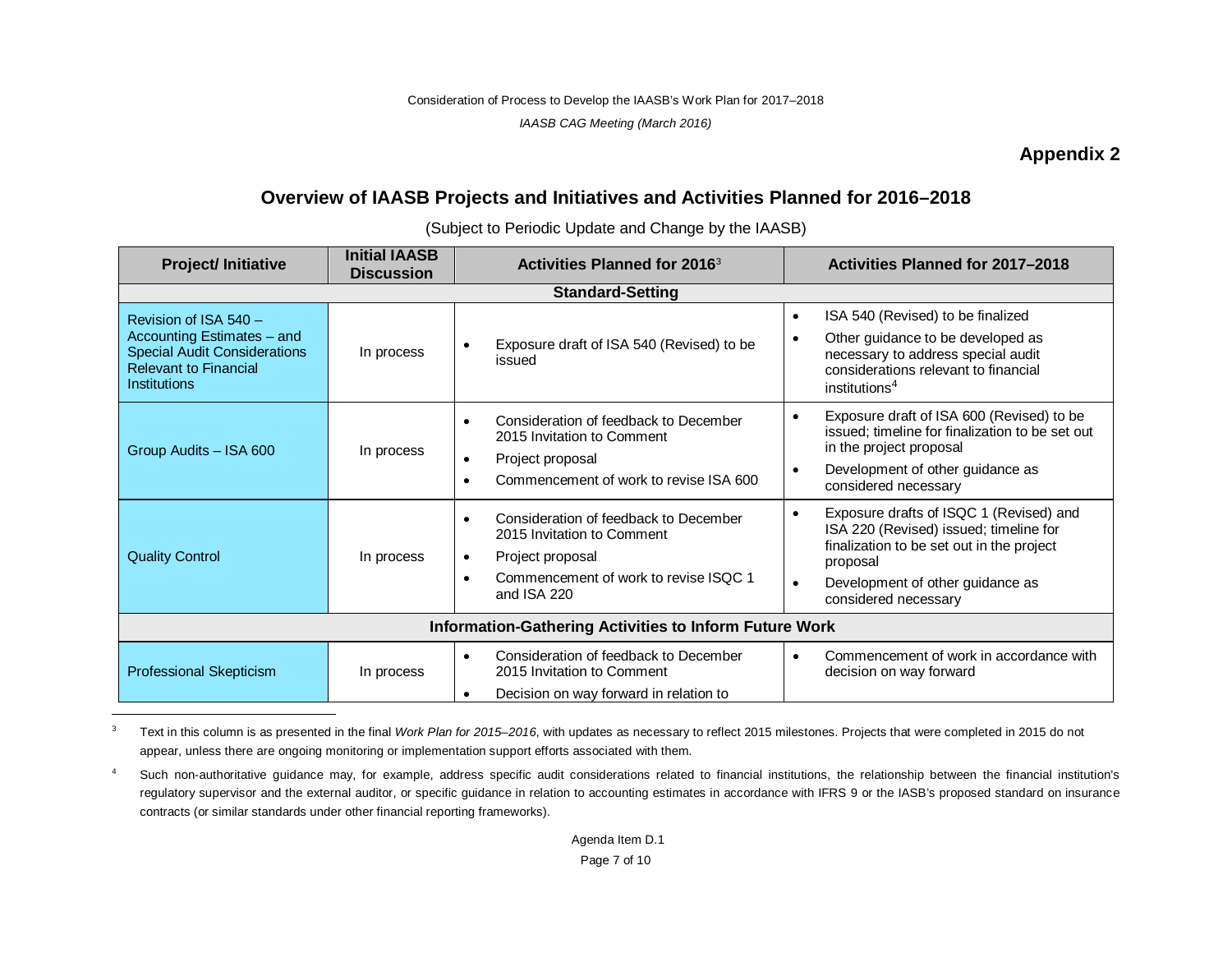*IAASB CAG Meeting (March 2016)*

| <b>Project/Initiative</b>                                                                                                                                  | <b>Initial IAASB</b><br><b>Discussion</b> | <b>Activities Planned for 20163</b>                                                                                                                                                                                                                                                                      | Activities Planned for 2017-2018                                                                                                                                                                      |
|------------------------------------------------------------------------------------------------------------------------------------------------------------|-------------------------------------------|----------------------------------------------------------------------------------------------------------------------------------------------------------------------------------------------------------------------------------------------------------------------------------------------------------|-------------------------------------------------------------------------------------------------------------------------------------------------------------------------------------------------------|
|                                                                                                                                                            |                                           | standard-setting and other activities                                                                                                                                                                                                                                                                    |                                                                                                                                                                                                       |
| Further Understanding of ISA<br><b>Implementation Monitoring</b><br>Findings Related to ISA 315<br>(Revised)                                               | March 2016                                | Discussion of key issues and Staff-prepared<br>$\bullet$<br>research to further understand ISA<br>implementation findings, implications of other<br>IAASB initiatives, and potential actions<br>needed<br>Project proposal if standard-setting activities<br>$\bullet$<br>are determined to be necessary | To be informed by 2016 discussions whether<br>$\bullet$<br>standard-setting activities are determined to<br>be necessary<br>As applicable, exposure draft of ISA 315<br>$\bullet$<br>(Revised) issued |
| Data Analytics and the Effects<br>on the Audit                                                                                                             | In process                                | Discussion of key issues, including review of<br>$\bullet$<br>ISAs that may be affected as a result of<br>changes in information technology<br>Issuance of DP or other publication<br>$\bullet$                                                                                                          | As applicable, review of DP responses and<br>$\bullet$<br>decision on way forward in relation to<br>standard-setting and other activities                                                             |
| Agreed-upon Procedures -<br>Revision of ISRS 4400 and<br><b>Consideration of More Holistic</b><br><b>Issues Involving Agreed-upon</b><br><b>Procedures</b> | In process                                | Discussion of key issues, including<br>$\bullet$<br>exploratory discussions on more holistic<br>issues involving agreed-upon procedures,<br>such as "hybrid" engagements<br>Issuance of DP or other publication<br>$\bullet$<br>As applicable, review of DP responses<br>$\bullet$                       | Decision on way forward in relation to<br>$\bullet$<br>standard-setting (e.g., revision of ISRS<br>4400)<br>As applicable, exposure draft of ISRS 4400<br>$\bullet$<br>(Revised)                      |
| <b>Integrated Reporting</b>                                                                                                                                | In process                                | Issuance of DP<br>$\bullet$<br>Review of DP responses<br>$\bullet$                                                                                                                                                                                                                                       | Decision on way forward in relation to<br>$\bullet$<br>standard-setting and other activities                                                                                                          |
| <b>Auditor Reporting</b><br><b>Implementation Support</b>                                                                                                  | In process                                | Efforts to promote awareness and<br>$\bullet$<br>understanding and support implementation<br>Planning for post-implementation review<br>$\bullet$                                                                                                                                                        | $\bullet$<br>Efforts to promote awareness and<br>understanding and support implementation<br>Planning for post-implementation review<br>$\bullet$                                                     |
| <b>Innovation Working Group</b><br><b>Efforts</b>                                                                                                          | In process                                | Annual review in relation to other topics<br>$\bullet$<br>identified for monitoring                                                                                                                                                                                                                      | Annual review in relation to other topics<br>$\bullet$<br>identified for monitoring                                                                                                                   |
| <b>Addressing Financial</b><br><b>Statement Disclosures</b>                                                                                                | In process                                | Proactively monitoring IASB developments<br>$\bullet$<br>pertaining to disclosures                                                                                                                                                                                                                       | Proactively monitoring IASB developments<br>$\bullet$<br>pertaining to disclosures<br>Development of further guidance if<br>$\bullet$<br>determined necessary                                         |
| Development of a Process for<br><b>Post Implementation Reviews</b><br>of the IAASB's Other<br><b>Assurance and Related</b><br><b>Services Standards</b>    | 2016 (or later)                           | For reviews expected to be undertaken in<br>$\bullet$<br>2017 and beyond                                                                                                                                                                                                                                 |                                                                                                                                                                                                       |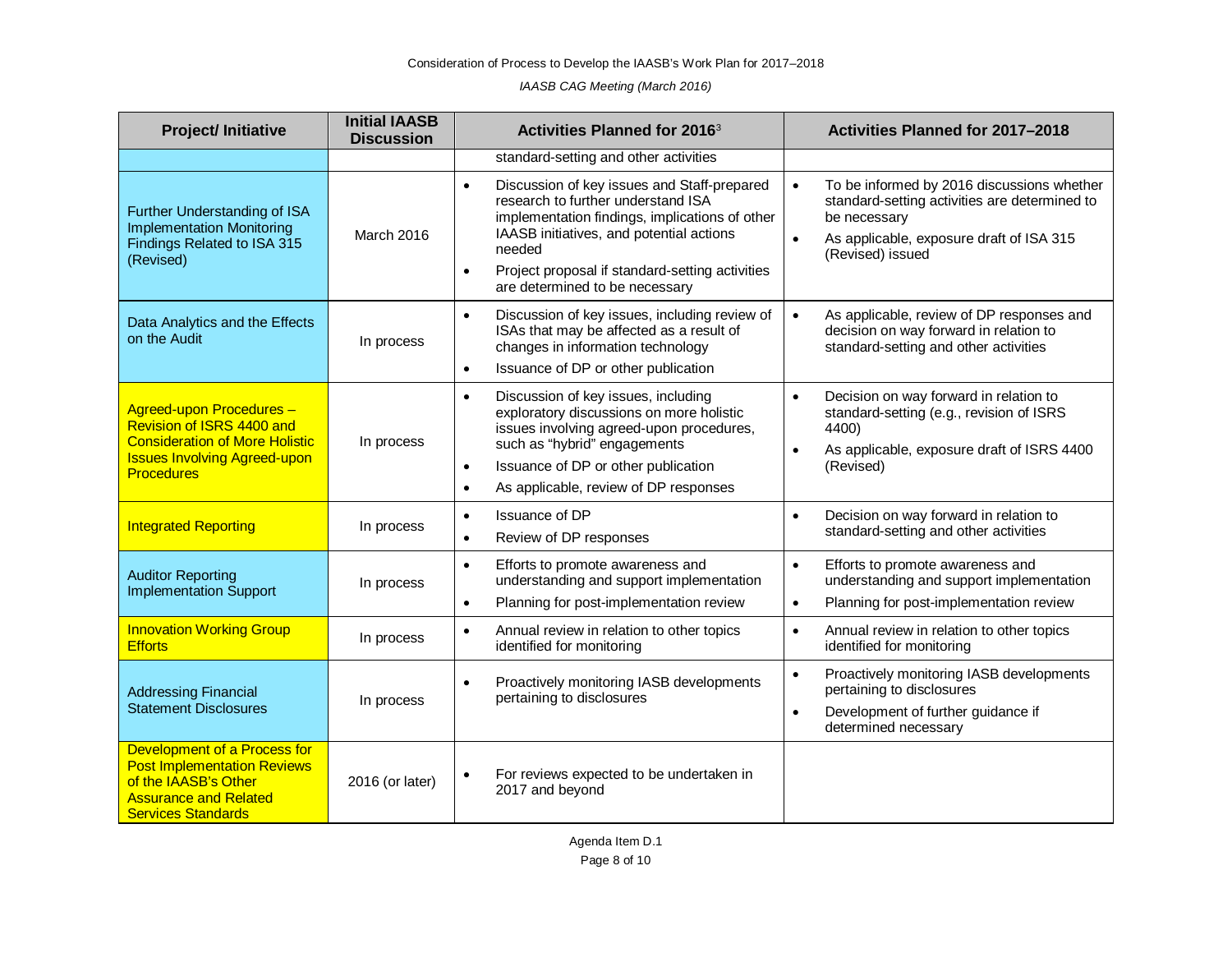Consideration of Process to Develop the IAASB's Work Plan for 2017–2018

<span id="page-8-0"></span>*IAASB CAG Meeting (March 2016)*

| <b>Project/Initiative</b>  | <b>Initial IAASB</b><br><b>Discussion</b>  | <b>Activities Planned for 2016<sup>3</sup></b>                                                                                                                                                                                                                                                                                                                                                                                                                                               | Activities Planned for 2017-2018                                                        |  |  |  |  |
|----------------------------|--------------------------------------------|----------------------------------------------------------------------------------------------------------------------------------------------------------------------------------------------------------------------------------------------------------------------------------------------------------------------------------------------------------------------------------------------------------------------------------------------------------------------------------------------|-----------------------------------------------------------------------------------------|--|--|--|--|
|                            | <b>Strategy and Work Plan Consultation</b> |                                                                                                                                                                                                                                                                                                                                                                                                                                                                                              |                                                                                         |  |  |  |  |
| Strategy and Work Plan     | In process                                 | If necessary, annual review of IAASB<br>٠<br>priorities<br>Limited consultation on the 2017-2018 work<br>$\bullet$<br>plan and mid-period review of whether the<br>strategic objectives remain appropriate                                                                                                                                                                                                                                                                                   | Development of the Strategy for 2020-2024<br>Limited consultation on the 2019 work plan |  |  |  |  |
|                            |                                            | Other, Including Efforts of IAASB Leadership, Working Groups and Staff                                                                                                                                                                                                                                                                                                                                                                                                                       |                                                                                         |  |  |  |  |
| <b>Outreach Activities</b> | Ongoing                                    | Continued liaison and further development of<br>$\bullet$<br>relationships with key stakeholders, including<br>the CAG, the IASB, Monitoring Group<br>Members, <sup>5</sup> practitioners (through the Forum<br>of Firms, Global Public Policy Committee<br>and IFAC Small and Medium Practices<br>Committee), the International Organization of<br>Supreme Audit Institutions, NSS and users<br>of financial statements                                                                     | Same as 2016                                                                            |  |  |  |  |
| <b>IASB Liaison</b>        | Ongoing                                    | <b>Annual Review</b><br>$\bullet$<br>Continuous monitoring of IASB<br>$\bullet$<br>pronouncements for auditability and<br>verifiability issues<br>Considering whether there is a need to<br>$\bullet$<br>address the auditor's efforts in relation to<br>new or amended financial reporting<br>pronouncements through changes to the<br>ISAs or other outputs (in particular<br>developments relating to materiality)<br>Continued liaison and collaboration on topics<br>of mutual interest | Same as 2016                                                                            |  |  |  |  |

 <sup>5</sup> Including the International Forum of Independent Audit Regulators, the International Organization of Securities Commissions, the Financial Stability Board, the Basel Committee on Banking Supervision, the International Association of Insurance Supervisors, the World Bank and the European Commission